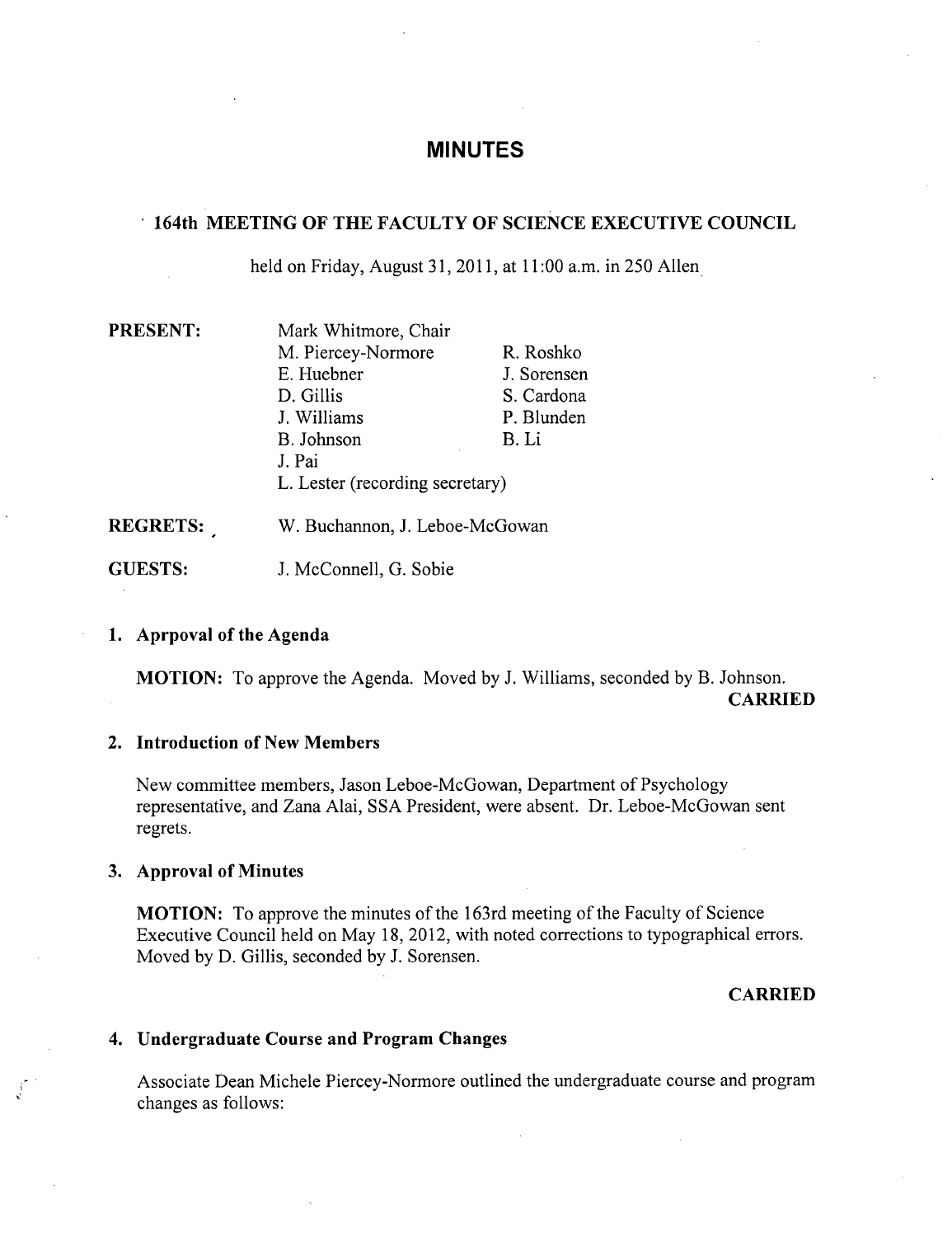**Faculty of Science:** 

i) Course Introduction - Forensics 3000, Forensics Processing and Analysis

**MOTION #1:** Associate Dean, M. Piercey-Normore, moved to approve the introduction of the Forensics 3000 course. Seconded by J. Sorensen.

#### **CARRIED**

**MOTION** #2: J. Sorensen moved that the Forensics 3000 course cannot be offered until resources are in place. Seconded by D. Gillis.

#### **CARRIED**

ii) Introduction of Forensic Science Minors - In Principle - This has been approved in principle by COCAP.

4

**MOTION:** D. Gillis moved to support in principle the continuation of the development of Minors in Forensic Sciences and recommend bringing forward to Faculty Council for discussion. Seconded by J. Sorensen.

### **CARRIED**

iii) Modification to the B.Sc. General Degree Introductory Requirement - Moving some courses in Group A to Group B and vice-versa. - Removal of Microbiology 1220

**MOTION:** M. Piercey-Normore moved to recommend to Faculty Council approval of the program changes to the Faculty of Science General degree. Seconded by B. Johnson. **CARRIED** 

**Biochemistry Program Modifications** - Changes to Optional Courses for Honours and Honours Co-op (Chemistry and Microbiology Option Courses for Biochemistry Honours Students)

**MOTION: B.** Johnson moved to recommend to Faculty Council approval of the Biochemistry program changes. Seconded by S. Cardona.

#### **CARRIED**

**Biological Sciences** 

i) Course Deletions - 1110, 4240, 4242, *4552,* 4610.

**MOTION:** M. Piercey-Normore moved to approve the deletion of the Biological Sciences courses. Seconded by S. Cardona.

#### **CARRIED**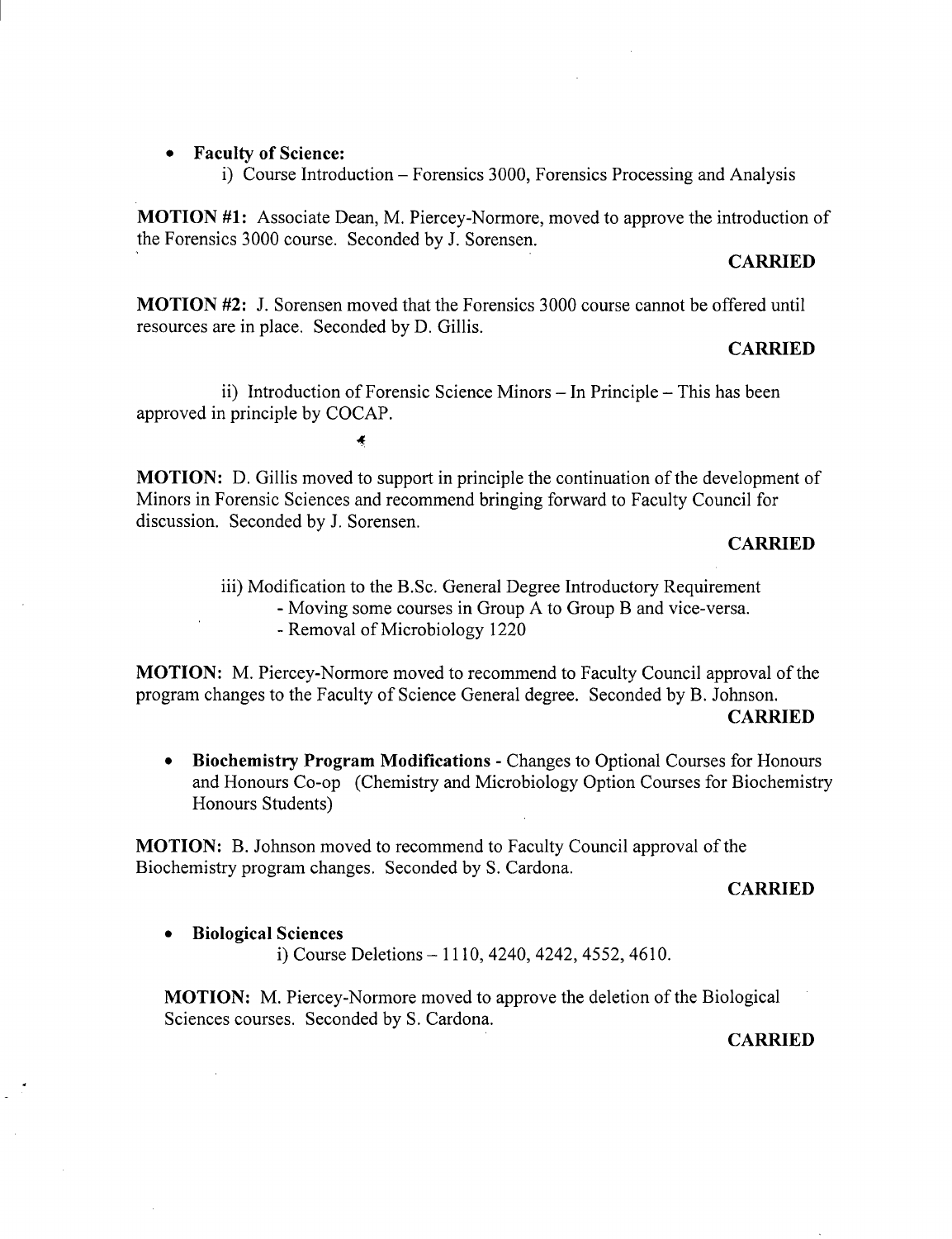**MOTION:** D. Gillis moved, as a friendly amendment, retention of 4610 pending discussion at Faculty Council and development of a Biotechnology program. Seconded by B. Johnson. **CARRIED** 

> Course Introductions - *4553,* 4554, 4300 iii) Course Modifications - 4470

**MOTION:** M. Piercey-Normore moved to approve the introduction of 4553, 4554 and 4300, and the modification of 4470. Seconded by E. Huebner.

#### **CARRIED**

- iv) Program Modifications
	- change in requirement to graduate with a Bachelor of Science (Major) in Biological Sciences a student must obtain a minimum grade of C on all required and optional courses.
	- to remove 3100 as a required course in the B.Sc. Major Co-op Degree Program.
	- changes to the requirements of the Honours and Honuors Co-op Evolution and Biodiversity Theme.
	- Changes to the requirements of the Integrative Biology Theme (Honours and Honours Co-op)

**MOTION:** M. Piercey-Normore moved to recommend to Faculty Council approval of the program modifications in Biological Sciences.

### **CARRIED**

### **Chemistry Program Modifications**

- Change to the B.Sc. Major Degree graduation requirements.

**MOTION:** M. Piercey-Normore moved to recommend to Faculty Council approval of the program changes in Chemistry. Seconded by J. Sorensen.

#### **CARRIED**

#### **Microbiology**

- Course Modifications to MBIO 1220 and 2410.

**MOTION:** M. Piercey-Normore moved to approve the course modifications and recommend to Faculty Council approval of the resulting program changes in Microbiology, subject to consultation with Microbiology and clarification of wording for MBIO1220. Seconded by S. Cardona.

#### **CARRIED**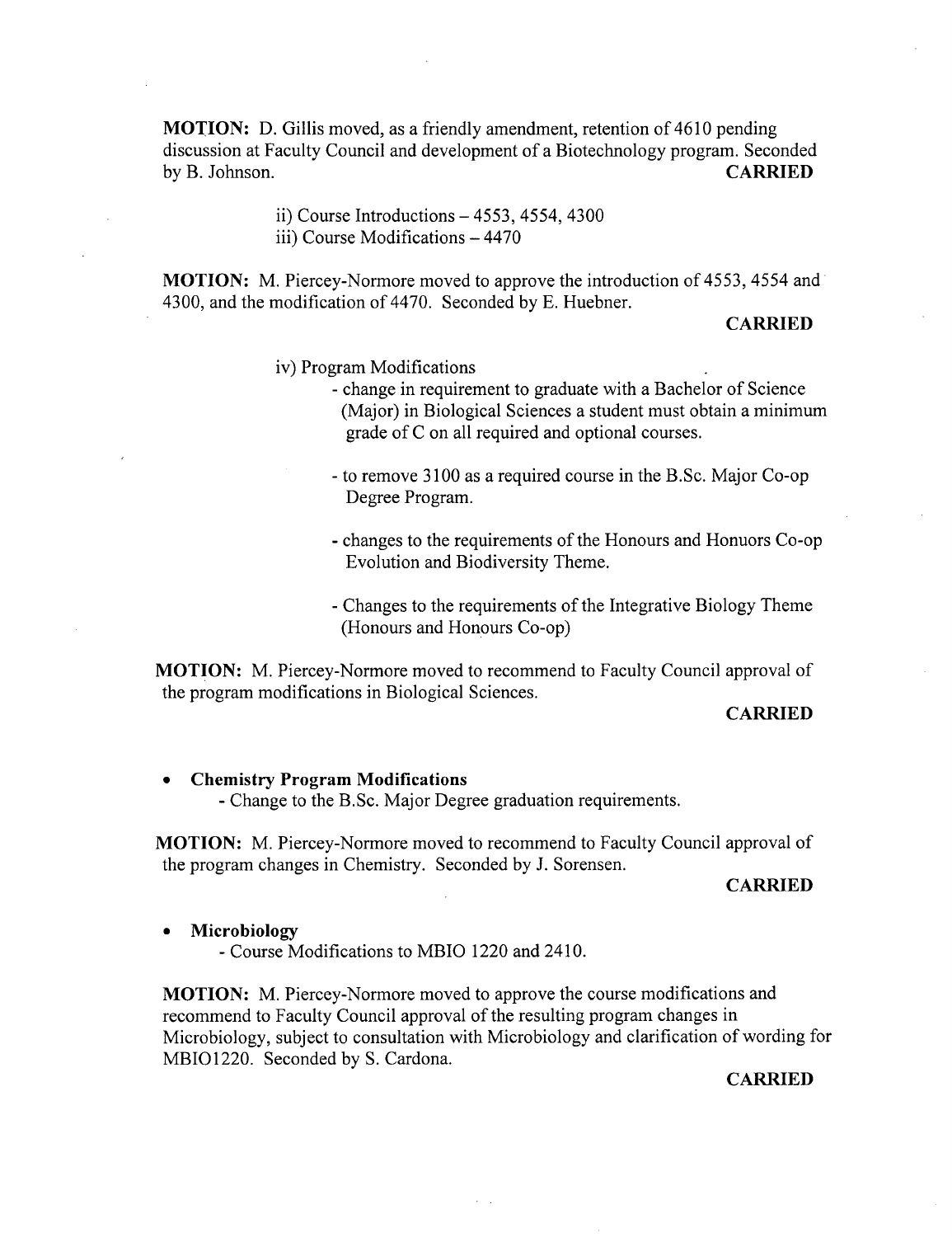#### **Physics and Astronomy**

- Modifications to 2260, 2380 2600, 2650, 3180, 3220, 3630, 3640 and 3670.

**MOTION:** M. Piercey-Normore moved to approve the course modifications in Physics and Astronomy. Seconded by R. Roshko.

#### **CARRIED**

## **Psychology Program Modifications and New Year 3 Requirements.**

**MOTION:** M. Piercey-Normore moved to recommend to Faculty Council approval of the program modifications in Psychology.

### **CARRIED**

### **Approval of Agenda**

**MOTION:** To approve the draft agenda of the Faculty Council meeting scheduled for September 12, 2012, with the removal of Ayush Kumar, under "Introduction of New Members". Moved by J. Sorensen, seconded by D. Gillis.

**CARRIED** 

## **Other Business**

- The Faculty of Medicine is interested in a four year Science degree for admission into Medicine.
- The Print Management project team will be meeting with the Faculty of Science Administrative Council. The Dean will report after the meeting.

#### **Adjournment**

The meeting adjourned at 1:00 p.m.